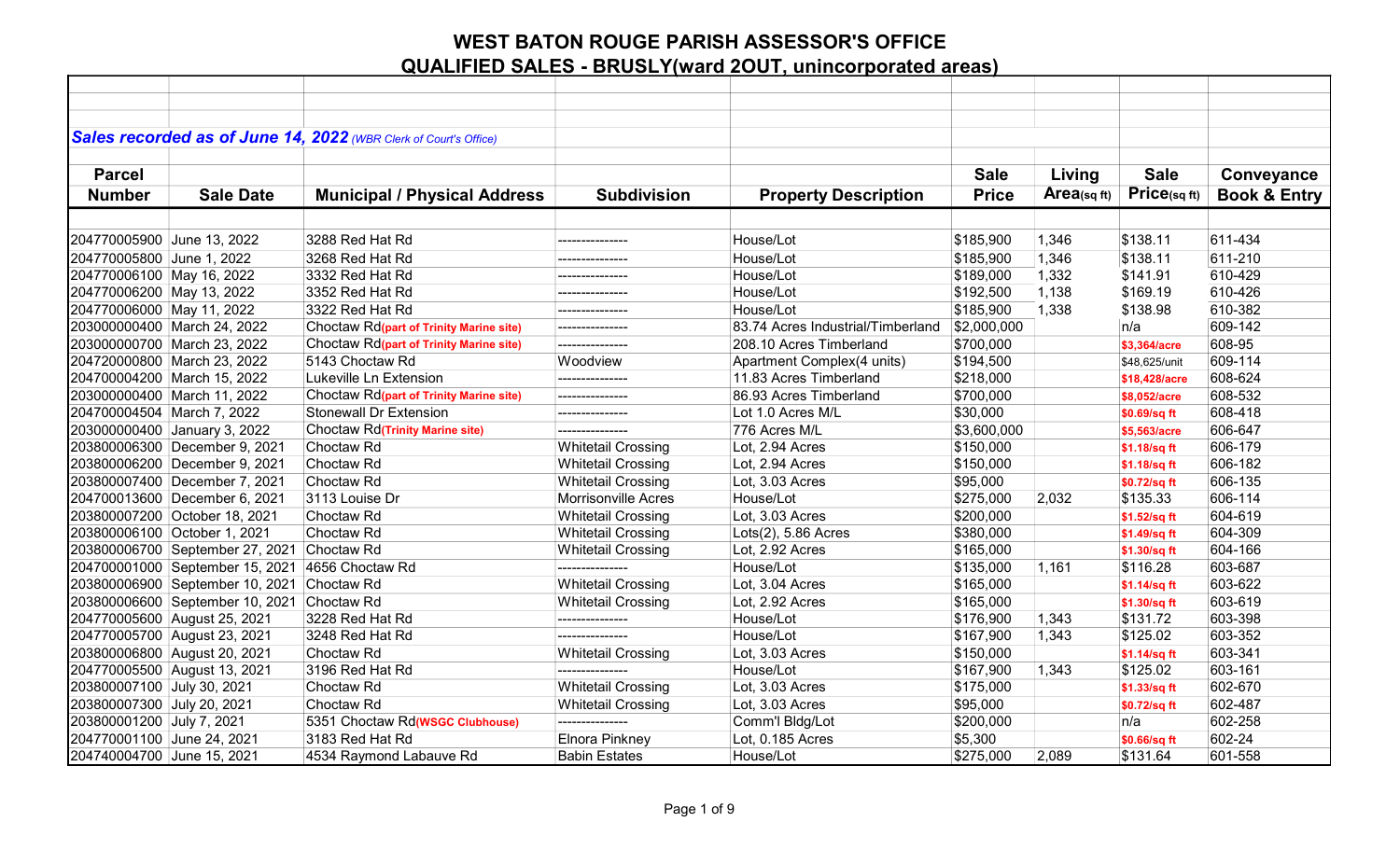|                             |                                | Sales recorded as of June 14, 2022 (WBR Clerk of Court's Office) |                                |                             |              |            |              |                         |
|-----------------------------|--------------------------------|------------------------------------------------------------------|--------------------------------|-----------------------------|--------------|------------|--------------|-------------------------|
| <b>Parcel</b>               |                                |                                                                  |                                |                             | <b>Sale</b>  |            | <b>Sale</b>  |                         |
|                             |                                |                                                                  |                                |                             |              | Living     |              | Conveyance              |
| <b>Number</b>               | <b>Sale Date</b>               | <b>Municipal / Physical Address</b>                              | <b>Subdivision</b>             | <b>Property Description</b> | <b>Price</b> | Area(sqft) | Price(sqft)  | <b>Book &amp; Entry</b> |
|                             |                                |                                                                  |                                |                             |              |            |              |                         |
| 204730009700 June 15, 2021  |                                | 4612 McKenzie Ln                                                 | Serenity                       | House/Lot                   | \$370,000    | 2,521      | \$146.77     | 601-562                 |
| 203800007000 June 10, 2021  |                                | Choctaw <sub>Rd</sub>                                            | <b>Whitetail Crossing</b>      | Lot, 2.93 Acres             | \$150,000    |            | \$1.18/sq ft | 601-492                 |
| 203800006100 June 10, 2021  |                                | Choctaw Rd                                                       | <b>Whitetail Crossing</b>      | Lots(2), 5.86 Acres         | \$350,000    |            | \$1.38/sq ft | 601-495                 |
| 204770005300 June 7, 2021   |                                | 3156 Red Hat Rd                                                  |                                | House/Lot                   | \$176,900    | 1,343      | \$131.72     | 601-393                 |
| 203800006500 May 28, 2021   |                                | Choctaw <sub>Rd</sub>                                            | <b>Whitetail Crossing</b>      | Lot, 2.93 Acres             | \$175,000    |            | \$1.38/sq ft | 601-215                 |
| 203800003600 May 21, 2021   |                                | 5700 Hunters Pointe Ln                                           | <b>Hunters Pointe Preserve</b> | Lot, 1.31 Acres             | \$125,000    |            | \$2.10/sq ft | 600-681                 |
| 204770005400 April 29, 2021 |                                | 3176 Red Hat Rd                                                  | ---------------                | House/Lot                   | \$169,000    | 1,343      | \$125.84     | 600-204                 |
| 204770004700 April 16, 2021 |                                | 3024 Red Hat Rd                                                  |                                | House/Lot                   | \$182,000    | 1,347      | \$135.12     | 599-672                 |
|                             | 204700013600 March 29, 2021    | 3113 Louise Dr                                                   | <b>Morrisonville Acres</b>     | House/Lot                   | \$189,000    | 2,032      | \$93.01      | 599-197                 |
|                             | 204700018500 March 26, 2021    | 6255 Rambin Rd                                                   | ---------------                | House/Lot                   | \$230,000    | 1,764      | \$130.39     | 599-186                 |
|                             | 203800006000 March 19, 2021    | Choctaw <sub>Rd</sub>                                            | <b>Whitetail Crossing</b>      | Lot 64.71 Acres             | \$360,000    |            | \$5,563/acre | 598-674                 |
|                             | 204730001800 March 15, 2021    | 6222 Gail Av                                                     | <b>Labauve Estates</b>         | House/Lot                   | \$195,000    | 1,522      | \$128.12     | 598-530                 |
|                             | 203800005900 March 12, 2021    | Choctaw <sub>Rd</sub>                                            | <b>Whitetail Crossing</b>      | Lot 109.49 Acres            | \$495,000    |            | \$4,520/acre | 598-501                 |
|                             | 204770005200 February 18, 2021 | 3136 Red Hat Rd                                                  | ---------------                | House/Lot                   | \$165,900    | 1,337      | \$124.08     | 598-159                 |
|                             | 203800005700 February 9, 2021  | 5787 Choctaw Rd                                                  | <b>Hunters Pointe Preserve</b> | House/Lot                   | \$475,000    | 2,622      | \$181.16     | 597-632                 |
|                             | 204770005000 February 4, 2021  | 3084 Red Hat Rd                                                  |                                | House/Lot                   | \$165,900    | 1,344      | \$123.44     | 597-539                 |
|                             | 203800004400 February 2, 2021  | 5944 Hunters Pointe Ln                                           | <b>Hunters Pointe Preserve</b> | House/Lot                   | \$590,000    | 3,475      | \$169.63     | 597-510                 |
|                             | 204770005100 January 21, 2021  | 3116 Red Hat Rd                                                  |                                | House/Lot                   | \$165,900    | 1,345      | \$123.35     | 597-403                 |
|                             | 204730002100 January 20, 2021  | 6252 Gail Av                                                     | <b>Labauve Estates</b>         | House/Lot                   | \$190,000    | 2,276      | \$83.48      | 597-392                 |
|                             | 203800002400 December 2, 2020  | Choctaw <sub>Rd</sub>                                            | ---------------                | 50 Acres, Timberland        | \$180,000    |            | \$3,600/acre | 596-242                 |
|                             | 203800000100 November 10, 2020 | Choctaw <sub>Rd</sub>                                            | ---------------                | 270 Acres, Timberland       | \$900,000    |            | \$3,333/acre | 595-508                 |
|                             | 203700001201 October 7, 2020   | 5260 Ellwood Rd                                                  | ---------------                | Lot, 1.757 Acres            | \$135,000    |            | \$1.77/sq ft | 594-612                 |
|                             | 203700001202 October 2, 2020   | 5270 Ellwood Rd                                                  | ---------------                | Lot, 1.76 Acres             | \$135,000    |            | \$1.76/sq ft | 594-555                 |
|                             | 204750007700 September 1, 2020 | 3594 Loup Ln                                                     | <b>Sugar Mill Estates</b>      | House/Lot                   | \$255,000    | 2,230      | \$114.35     | 593-677                 |
|                             | 204750003700 August 10, 2020   | 3689 Lukeville Ln                                                | Lukeville                      | House/Lot                   | \$130,000    | 1,014      | \$128.21     | 593-368                 |
|                             | 203700001203 August 7, 2020    | 5280 Ellwood Rd                                                  | ---------------                | Lot 1.757 Acres             | \$135,000    |            | \$1.77/sq ft | 593-342                 |
|                             | 204750009100 August 4, 2020    | 3819 Loup Ln                                                     | <b>Sugar Mill Estates</b>      | House/Lot                   | \$250,000    | 2,232      | \$112.01     | 593-235                 |
| 204740004602 July 30, 2020  |                                | Rambin Rd                                                        | ---------------                | Lot 1.1 Acres               | \$110,000    |            | \$2.30/sq ft | 593-20                  |
| 204730007500 July 28, 2020  |                                | 4638 Ramond Labauve Dr                                           | <b>Babin Estates</b>           | House/Lot                   | \$353,000    | 2,683      | \$131.57     | 592-656                 |
| 204720000100 June 23, 2020  |                                | 5051 Raymond Labauve Dr                                          | Woodview                       | House/Lot                   | \$150,000    | 2,323      | \$64.57      | 592-67                  |
| 204750004200 June 19, 2020  |                                | 5967 Lukeville Ln Ext                                            | ---------------                | House/Lot                   | \$29,000     | 468        | \$61.97      | 591-693                 |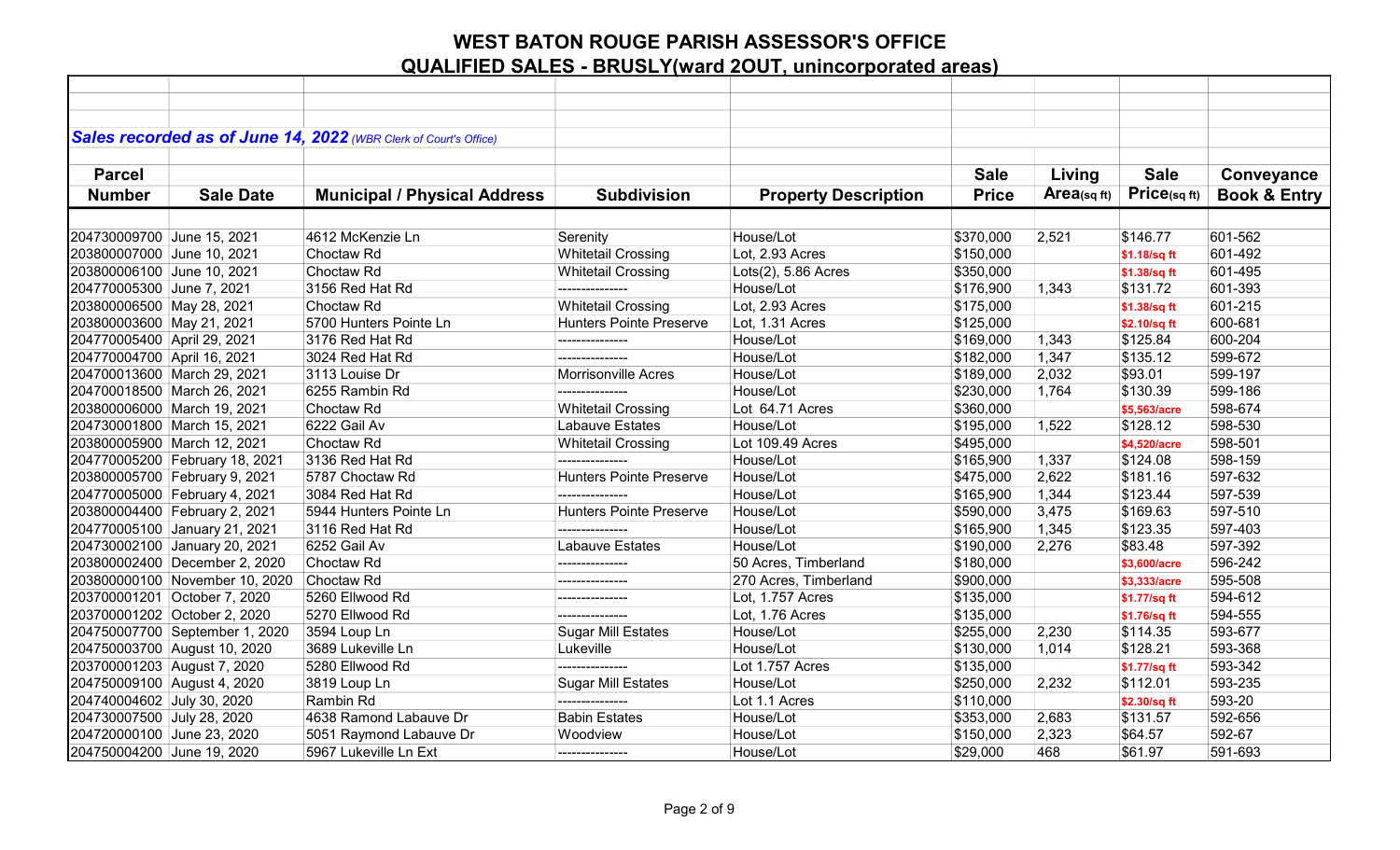|                             |                                                 | Sales recorded as of June 14, 2022 (WBR Clerk of Court's Office) |                                   |                             |              |                |               |                         |
|-----------------------------|-------------------------------------------------|------------------------------------------------------------------|-----------------------------------|-----------------------------|--------------|----------------|---------------|-------------------------|
|                             |                                                 |                                                                  |                                   |                             |              |                |               |                         |
| <b>Parcel</b>               |                                                 |                                                                  |                                   |                             | <b>Sale</b>  | Living         | <b>Sale</b>   | Conveyance              |
| <b>Number</b>               | <b>Sale Date</b>                                | <b>Municipal / Physical Address</b>                              | <b>Subdivision</b>                | <b>Property Description</b> | <b>Price</b> | $Area$ (sq ft) | Price(sqft)   | <b>Book &amp; Entry</b> |
|                             |                                                 |                                                                  |                                   |                             |              |                |               |                         |
|                             |                                                 |                                                                  |                                   |                             |              |                |               |                         |
| 204770004900 June 15, 2020  |                                                 | 3064 Red Hat Rd                                                  | ---------------                   | House/Lot                   | \$165,900    | 1,334          | \$124.36      | 519-632                 |
| 204770004800 April 15, 2020 |                                                 | 3044 Red Hat Rd                                                  | ---------------                   | House/Lot                   | \$165,900    | 1,337          | \$124.08      | 590-477                 |
| 203700001204 April 6, 2020  |                                                 | 5290 Ellwood Rd                                                  | ---------------                   | Lot, 1.757 Acres            | \$130,000    |                | \$1.70/sq ft  | 590-411                 |
|                             | 204770004700 March 16, 2020                     | 3024 Red Hat Rd                                                  |                                   | House/Lot                   | \$167,900    | 1,347          | \$124.65      | 590-161                 |
| 203800004800 March 9, 2020  |                                                 | 5915 Hunters Pointe Ln                                           | <b>Hunters Pointe Preserve</b>    | House/Lot                   | \$600,000    | 3,205          | \$187.21      | 590-40                  |
|                             | 204700001101 February 20, 2020                  | 4666 Choctaw Rd                                                  | ---------------                   | House/Lot                   | \$55,000     | 1,092          | \$50.37       | 589-547                 |
|                             | 204750005300 November 26, 2019                  | 3850 Loup Ln                                                     | <b>Sugar Mill Estates</b>         | House/Lot                   | \$264,000    | 2,184          | \$120.88      | 587-431                 |
|                             | 204740004301 September 19, 2019                 | Raymond Labauve Dr                                               | ---------------                   | Lot, 0.518 Acres            | \$40,000     |                | \$1.78/sq ft  | 586-105                 |
|                             | 204750007900 August 12, 2019                    | 3585 Loup Ln                                                     | <b>Sugar Mill Estates</b>         | House/Lot                   | \$269,900    | 2,188          | \$123.35      | 585-160                 |
|                             | 203800005400 August 7, 2019                     | 5733 Hunter Pointe Ln                                            | <b>Hunters Pointe Preserve</b>    | Lot, 1.31 Acres             | \$125,000    |                | \$2.19/sq ft  | 585-104                 |
| 204780002100 July 24, 2019  |                                                 | 6252 S River Rd                                                  | ---------------                   | Comm'l Bldg/Lot             | \$70,000     |                | n/a           | 584-602                 |
| 204770004600 July 8, 2019   |                                                 | Red Hat Ln                                                       | ---------------                   | Lots(21)                    | \$470,000    |                | \$22,389/lot  | 584-381                 |
| 204730000203 June 25, 2019  |                                                 | 4953 Raymond Labauve Dr                                          | Raymond Labauve Estates House/Lot |                             | \$193,000    | 1,025          | \$188.29      | 584-275                 |
| 204750007300 May 29, 2019   |                                                 | 3666 Loup Ln                                                     | <b>Sugar Mill Estates</b>         | House/Lot                   | \$265,000    | 2,150          | \$123.26      | 582-631                 |
| 204790004200 May 21, 2019   |                                                 | 3145 Pauls Ln                                                    | ---------------                   | Apartment Complex(16 units) | \$800,000    |                | \$50,000/unit | 582-495                 |
| 204780005300 May 15, 2019   |                                                 | 2624 Lukeville Ln                                                | Lukeville                         | House/Lot                   | \$42,000     | 962            | \$43.66       | 582-423                 |
| 204730004700 April 5, 2019  |                                                 | 4811 Tara Av                                                     | Labauve Estates                   | House/Lot                   | \$198,500    | 1,569          | \$126.51      | 581-430                 |
|                             | 204750007200 October 18, 2018                   | 3686 Loup Ln                                                     | <b>Sugar Mill Estates</b>         | House/Lot                   | \$309,000    | 2,612          | \$118.30      | 578-49                  |
|                             | 203700000300 October 17, 2018                   | 5250 Ellwood Rd                                                  | ---------------                   | House/Lot                   | \$265,000    | 1,814          | \$146.09      | 578-44                  |
|                             |                                                 | 203800005100 September 27, 2018 5825 Hunters Pointe Ln           | <b>Hunters Pointe Preserve</b>    | Lot, 1.31 Acres             | \$132,500    |                | \$2.32/sq ft  | 577-458                 |
|                             | 204710000900 September 13, 2018 4625 Choctaw Rd |                                                                  | Songy                             | House/Lot                   | \$228,000    | 1,303          | \$174.98      | 577-224                 |
|                             | 204700004504 September 7, 2018                  | 3824 Borruano Acres                                              | <b>Borruano Acres</b>             | 2.50 Acres                  | \$162,000    |                | \$1.48/sq ft  | 577-152                 |
|                             | 203800004000 August 23, 2018                    | 5822 Hunter Pointe Ln                                            | <b>Hunters Pointe Preserve</b>    | Lot, 1.31 Acres             | \$130,000    |                | \$2.27/sq ft  | 576-483                 |
|                             | 204730002700 August 20, 2018                    | 6265 Gail Av                                                     | Labauve Estates                   | House/Lot                   | \$168,500    | 1,548          | \$108.85      | 576-437                 |
|                             | 204700004700 August 10, 2018                    | 3448 Borruano Acres                                              | <b>Borruano Acres</b>             | House/Lot                   | \$306,000    | 2,321          | \$131.84      | 577-75                  |
|                             | 204760004800 August 2, 2018                     | 3444 Famco Rd                                                    | ---------------                   | Comm'l Bldg/Lot             | \$170,000    |                | n/a           | 576-171                 |
| 204750008900 July 6, 2018   |                                                 | 3777 Loup Ln                                                     | <b>Sugar Mill Estates</b>         | House/Lot                   | \$220,550    | 2,022          | \$109.08      | 575-398                 |
| 204720000900 June 29, 2018  |                                                 | 5145 Choctaw Rd                                                  | Woodview                          | Mobile Home/Lot             | \$90,000     | 902            | \$99.78       | 575-225                 |
| 204700011500 June 20, 2018  |                                                 | 3416 Louise Dr                                                   | <b>Morrisonville Acres</b>        | Lot, 0.64 Acres             | \$46,000     |                | \$1.65/sq ft  | 575-61                  |
| 204780001700 June 7, 2018   |                                                 | 2631 Babytown Ln                                                 | ---------------                   | House/Lot                   | \$80,000     | 816            | \$98.04       | 574-478                 |
| 204700004100 June 4, 2018   |                                                 | 4363 / 4413 Raymond Labauve Dr                                   | ---------------                   | 13.96 Acres                 | \$316,500    |                | \$22,600/acre | 574-370                 |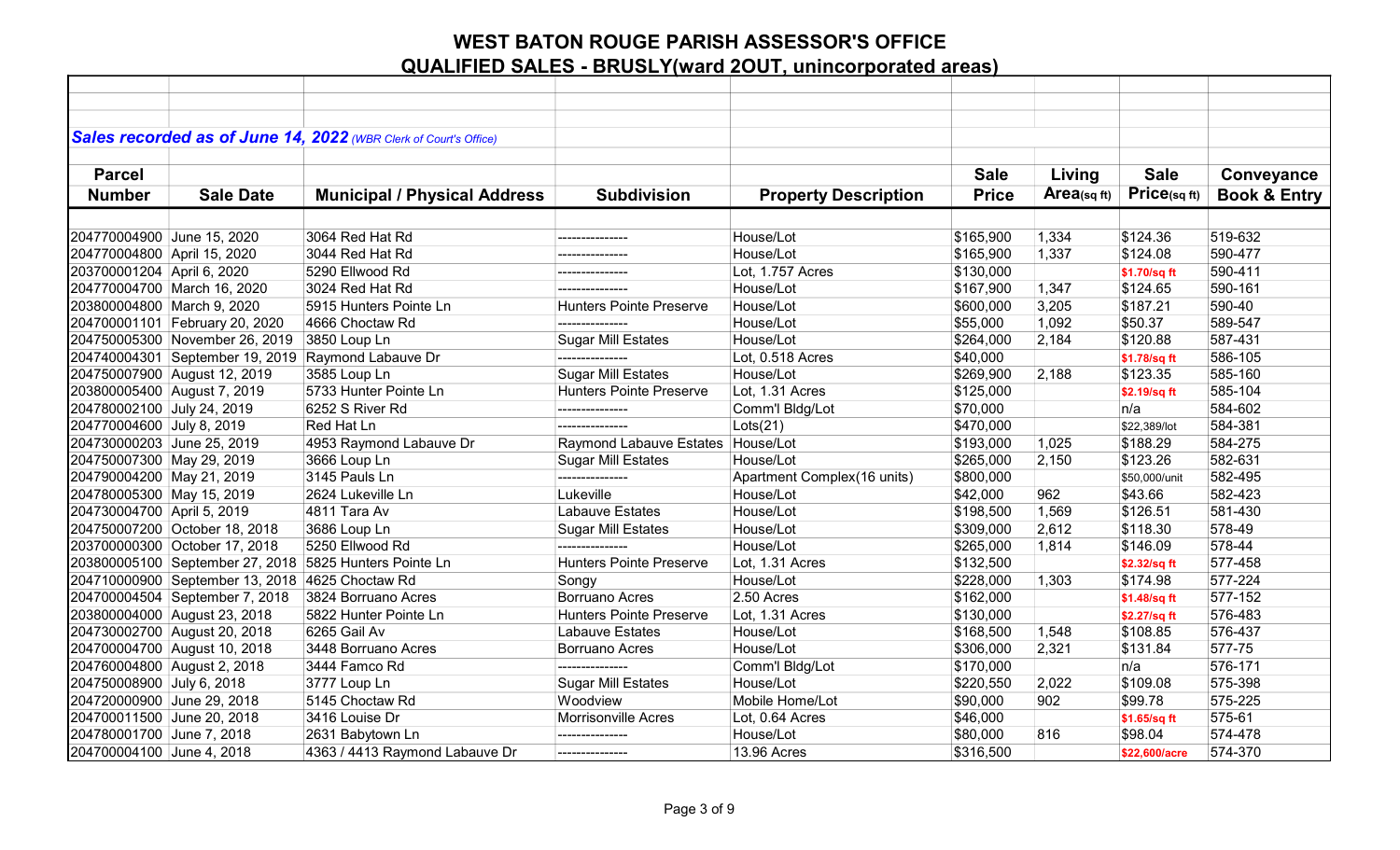|                             |                                | Sales recorded as of June 14, 2022 (WBR Clerk of Court's Office) |                                |                             |              |            |               |                         |
|-----------------------------|--------------------------------|------------------------------------------------------------------|--------------------------------|-----------------------------|--------------|------------|---------------|-------------------------|
|                             |                                |                                                                  |                                |                             |              |            |               |                         |
| <b>Parcel</b>               |                                |                                                                  |                                |                             | <b>Sale</b>  | Living     | <b>Sale</b>   | Conveyance              |
| <b>Number</b>               | <b>Sale Date</b>               | <b>Municipal / Physical Address</b>                              | <b>Subdivision</b>             | <b>Property Description</b> | <b>Price</b> | Area(sqft) | Price(sq ft)  | <b>Book &amp; Entry</b> |
|                             |                                |                                                                  |                                |                             |              |            |               |                         |
| 204700004504 June 1, 2018   |                                | 3824 Borruano Acres                                              | Borruano Acres                 | 2.50 Acres                  | \$115,000    |            | \$1.05/sq ft  | 574-340                 |
| 204700001800 May 29, 2018   |                                | 4923 Choctaw Rd                                                  | ---------------                | House/Lot                   | \$200,000    | 1,775      | \$112.68      | 574-123                 |
| 204750008800 May 16, 2018   |                                | 3757 Loup Ln                                                     | <b>Sugar Mill Estates</b>      | House/Lot                   | \$285,000    | 2,613      | \$109.07      | 573-593                 |
| 204730009500 May 8, 2018    |                                | 4632 McKenzie Ln                                                 | Serenity                       | House/Lot                   | \$296,000    | 1,920      | \$154.17      | 573-432                 |
| 204730003400 April 20, 2018 |                                | 6204 Deanna Av                                                   | Labauve Estates                | House/Lot                   | \$226,000    | 2,166      | \$104.34      | 573-37                  |
| 204730003700 March 5, 2018  |                                | 6234 Deanna Av                                                   | Labauve Estates                | House/Lot                   | \$215,000    | 1,613      | \$133.29      | 572-9                   |
|                             | 204780006800 January 22, 2018  | 2743 Lukeville Ln                                                | Lukeville                      | House/Lot                   | \$138,500    | 1,211      | \$114.37      | 571-37                  |
|                             | 204790004000 October 31, 2017  | 3113 / 3131 / 3145 Pauls Ln                                      |                                | Apartment Complex(16 units) | \$750,000    |            | \$46,875/unit | 568-573                 |
|                             | 204700019100 October 13, 2017  | 4489 Raymond Labauve Dr                                          | ---------------                | House / 2.37 Acres          | \$400,000    | 2,701      | \$148.09      | 568-257                 |
|                             | 203800003200 October 2, 2017   | 5735 Corral Alley                                                | <b>Corral Acres</b>            | House / 1.410 Acres         | \$175,000    | 952        | \$183.82      | 568-1                   |
|                             | 203800004000 September 6, 2017 | 5822 Hunters Pointe Ln                                           | <b>Hunters Pointe Preserve</b> | Lot, 1.31 Acres             | \$125,000    |            | \$2.19/sq ft  | 567-191                 |
|                             | 204720000400 August 25, 2017   | 5063 Choctaw Rd                                                  | Woodview                       | Mobile Home/Lot             | \$83,500     | 1,160      | \$71.98       | 567-31                  |
|                             | 203800003900 August 21, 2017   | 5790 Hunters Pointe Ln                                           | <b>Hunters Pointe Preserve</b> | Lot, 1.31 Acres             | \$125,000    |            | \$2.19/sq ft  | 566-672                 |
| 204710001300 July 18, 2017  |                                | 4737 Choctaw Rd                                                  | Songy                          | Home/Lot                    | \$150,000    | 2,189      | \$68.52       | 565-525                 |
| 204730004800 July 5, 2017   |                                | 4810 Tara Av                                                     | <b>Labauve Estates</b>         | House/Lot                   | \$248,000    | 2,395      | \$103.55      | 565-293                 |
| 204730002800 June 7, 2017   |                                | 6255 Gail Av                                                     | Labauve Estates                | House/Lot                   | \$177,000    | 1,596      | \$110.90      | 564-595                 |
| 204729000100 June 2, 2017   |                                | 5051 Choctaw Rd                                                  | Woodview                       | House/Lot                   | \$150,000    | 2,323      | \$64.57       | 564-522                 |
| 203800004600 June 1, 2017   |                                | 6135 Hunters Pointe Ln                                           | <b>Hunters Pointe Preserve</b> | Lot, 1.25 Acres             | \$115,000    |            | \$2.11/sq ft  | 564-297                 |
| 204700001501 May 17, 2017   |                                | Ellwood Rd                                                       | ---------------                | <b>10.69 Acres</b>          | \$108,000    |            | \$10,103/acre | 563-689                 |
| 204740004100 May 15, 2017   |                                | 4263 Tres Ln                                                     | ---------------                | Lot, 0.833 Acres            | \$26,000     |            | \$0.71/sq ft  | 563-619                 |
| 203800005400 May 12, 2017   |                                | 5733 Hunters Pointe Ln                                           | <b>Hunters Pointe Preserve</b> | Lot, 1.31 Acres             | \$95,000     |            | \$1.66/sq ft  | 563-599                 |
| 204740003400 May 4, 2017    |                                | 4207 Tres Ln                                                     | ---------------                | Mobile Home/Lot             | \$160,000    | 2,092      | \$76.48       | 563-436                 |
| 203800003500 April 19, 2017 |                                | 5839 Choctaw Rd                                                  | <b>Hunters Pointe Preserve</b> | Lot, 1.25 Acres             | \$95,000     |            | \$1.74/sq ft  | 562-531                 |
| 204710000800 April 18, 2017 |                                | 4615 Choctaw Rd                                                  | Songy                          | House/Lot                   | \$210,000    | 2,023      | \$103.81      | 562-480                 |
| 204790003200 April 13, 2017 |                                | 3234 Pauls Ln                                                    | .                              | Lot, 0.183 Acres            | \$10,000     |            | n/a           | 562-420                 |
| 204750008000 April 11, 2017 |                                | 3595 Loup Ln                                                     | <b>Sugar Mill Estates</b>      | House/Lot                   | \$245,815    | 1,971      | \$124.72      | 562-367                 |
| 204700001900 April 4, 2017  |                                | 4934 Choctaw Rd                                                  | ---------------                | House/Lot                   | \$180,000    | 1,206      | \$149.25      | 562-205                 |
| 204750009000 April 4, 2017  |                                | 3797 Loup Ln                                                     | <b>Sugar Mill Estates</b>      | House/Lot                   | \$277,900    | 2,407      | \$115.45      | 562-208                 |
|                             | 204700001101 March 23, 2017    | 4666 Choctaw Rd                                                  |                                | House/Lot                   | \$45,000     | 1,092      | \$41.21       | 562-10                  |
|                             | 204750007900 March 22, 2017    | 3585 Loup Ln                                                     | <b>Sugar Mill Estates</b>      | House/Lot                   | \$260,425    | 2,188      | \$119.02      | 561-685                 |
|                             | 204750008200 March 14, 2017    | 3627 Loup Ln                                                     | <b>Sugar Mill Estates</b>      | House/Lot                   | \$269,900    | 2,350      | \$114.85      | 561-484                 |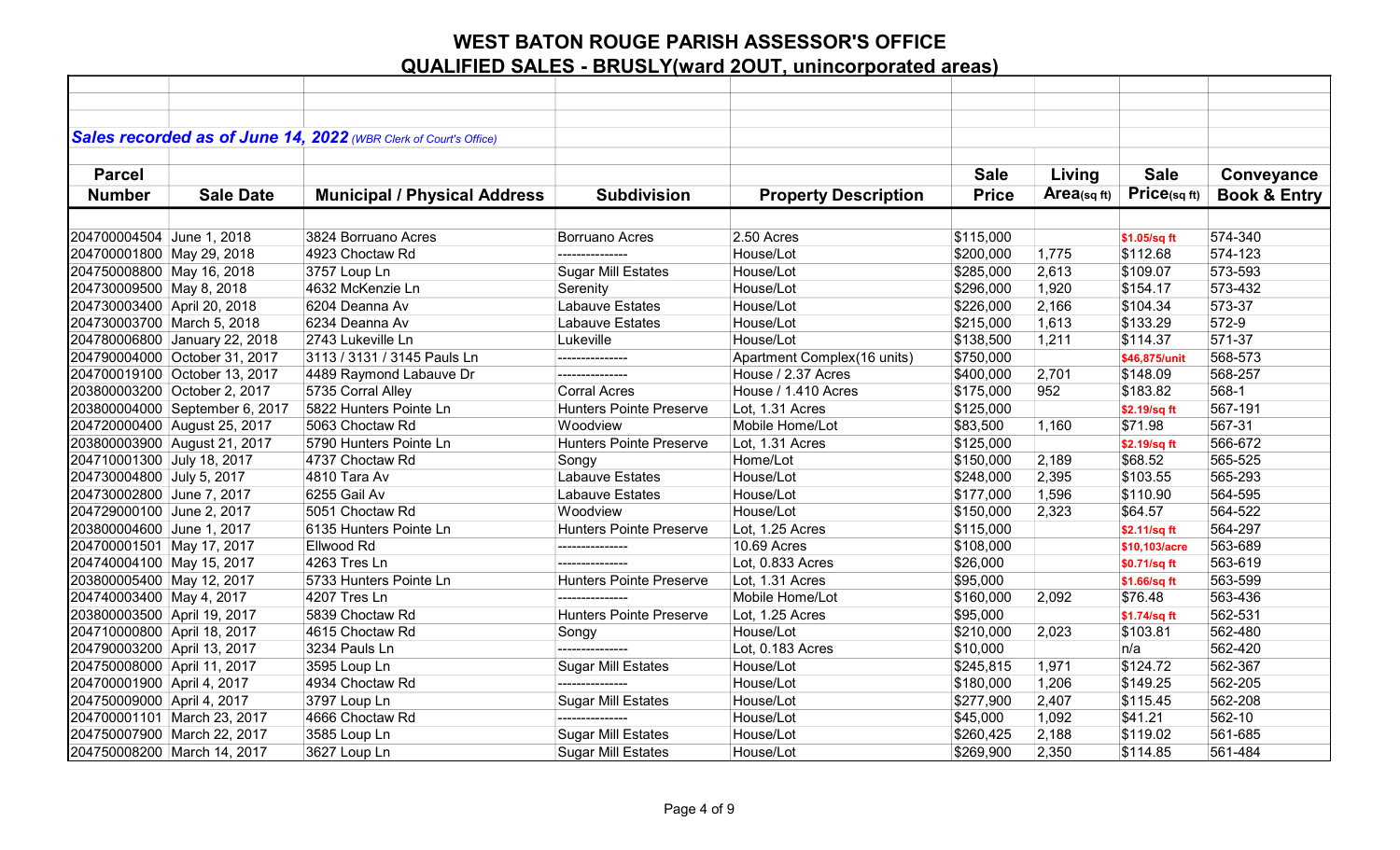|                            |                                                 | Sales recorded as of June 14, 2022 (WBR Clerk of Court's Office) |                                |                             |              |            |              |                         |
|----------------------------|-------------------------------------------------|------------------------------------------------------------------|--------------------------------|-----------------------------|--------------|------------|--------------|-------------------------|
| <b>Parcel</b>              |                                                 |                                                                  |                                |                             | <b>Sale</b>  | Living     | <b>Sale</b>  | Conveyance              |
|                            |                                                 |                                                                  |                                |                             |              | Area(sqft) | Price(sq ft) |                         |
| <b>Number</b>              | <b>Sale Date</b>                                | <b>Municipal / Physical Address</b>                              | <b>Subdivision</b>             | <b>Property Description</b> | <b>Price</b> |            |              | <b>Book &amp; Entry</b> |
|                            |                                                 |                                                                  |                                |                             |              |            |              |                         |
|                            | 204700000900 February 27, 2017                  | 4644 Choctaw Rd                                                  | ---------------                | House/Lot                   | \$153,000    | 1,444      | \$105.96     | 561-255                 |
|                            | 204730009300 February 24, 2017                  | 4623 McKenzie Ln                                                 | Serenity                       | Lot, 0.80 Acres             | \$81,000     |            | \$2.32/sq ft | 561-228                 |
|                            | 203800004500 January 20, 2017                   | 5974 Hunters Pointe Ln                                           | <b>Hunters Pointe Preserve</b> | Lot, 1.25 Acres             | \$115,000    |            | \$2.11/sq ft | 560-325                 |
|                            | 204750007800 December 16, 2016                  | 3584 Loup Ln                                                     | <b>Sugar Mill Estates</b>      | House/Lot                   | \$241,900    | 1,953      | \$123.86     | 559-525                 |
|                            | 204750007700 December 2, 2016                   | 3594 Loup Ln                                                     | <b>Sugar Mill Estates</b>      | House/Lot                   | \$261,410    | 2,230      | \$117.22     | 559-157                 |
|                            | 204730007600 November 15, 2016                  | 4618 Raymond Labauve Dr                                          | <b>Babin Estates</b>           | Lot, 0.59 Acres             | \$65,000     |            | \$2.54/sq ft | 558-684                 |
|                            | 204750008400 October 27, 2016                   | 3667 Loup Ln                                                     | <b>Sugar Mill Estates</b>      | House/Lot                   | \$273,855    | 2,379      | \$115.11     | 558-381                 |
|                            | 204750008500 October 26, 2016                   | 3687 Loup Ln                                                     | <b>Sugar Mill Estates</b>      | House/Lot                   | \$288,900    | 2,608      | \$110.77     | 558-367                 |
|                            | 203800005700 September 27, 2016 5787 Choctaw Rd |                                                                  | <b>Hunters Pointe Preserve</b> | Lot, 1.25 Acres             | \$72,500     |            | \$1.33/sq ft | 557-529                 |
|                            | 203800005800 September 27, 2016 5757 Choctaw Rd |                                                                  | <b>Hunters Pointe Preserve</b> | Lot, 1.25 Acres             | \$78,000     |            | \$1.43/sq ft | 557-533                 |
|                            | 204700004500 September 20, 2016 6414 Hwy 1 S    |                                                                  | <b>Borruano Acres</b>          | House/Lot                   | \$85,000     | 1,008      | \$84.33      | 557-375                 |
|                            | 204750008600 September 15, 2016 3709 Loup Ln    |                                                                  | <b>Sugar Mill Estates</b>      | House/Lot                   | \$290,395    | 2,608      | \$111.35     | 557-328                 |
| 204700004502 July 27, 2016 |                                                 | 3628 Borruano Acres                                              | <b>Borruano Acres</b>          | House/Lot                   | \$185,000    | 1,764      | \$104.88     | 556-212                 |
| 204700017500 July 21, 2016 |                                                 | 3133 / 3143 Pauls Ln                                             | <b>Morrisonville Acres</b>     | Lot                         | \$500        |            | n/a          | 556-145                 |
| 204720000900 July 11, 2016 |                                                 | 5145 Choctaw Rd                                                  | Woodview                       | Mobile Home/Lot             | \$65,070     | 980        | \$66.40      | 555-641                 |
| 204730002100 July 11, 2016 |                                                 | 6252 Gail Av                                                     | Labauve Estates                | House/Lot                   | \$235,000    | 2,276      | \$103.25     | 555-665                 |
| 204700001300 June 29, 2016 |                                                 | 4720 Choctaw Rd                                                  |                                | Mobile Home/Lot             | \$38,500     |            | n/a          | 555-480                 |
| 203800004700 June 6, 2016  |                                                 | 5945 Hunters Pointe Ln                                           | <b>Hunters Pointe Preserve</b> | Lot, 1.25 Acres             | \$105,000    |            | \$1.93/sq ft | 555-118                 |
| 204750008100 June 1, 2016  |                                                 | 3609 Loup Ln                                                     | <b>Sugar Mill Estates</b>      | House/Lot                   | \$259,500    | 2,249      | \$115.38     | 555-30                  |
| 203800003400 May 13, 2016  |                                                 | 5859 Choctaw Rd                                                  | <b>Hunters Pointe Preserve</b> | Lot, 1.25 Acres             | \$85,000     |            | \$1.56/sq ft | 554-290                 |
| 204780004300 April 4, 2016 |                                                 | 2764 Lukeville Ln                                                | Lukeville                      | Lot                         | \$4,000      |            | \$0.56/sq ft | 553-204                 |
|                            | 203800003500 March 28, 2016                     | 5839 Choctaw Rd                                                  | <b>Hunters Pointe Preserve</b> | Lot, 1.25 Acres             | \$90,000     |            | \$1.65/sq ft | 553-93                  |
|                            | 204750007500 February 29, 2016                  | 3626 Loup Ln                                                     | <b>Sugar Mill Estates</b>      | House/Lot                   | \$273,900    | 2,368      | \$115.67     | 552-350                 |
|                            | 204790001000 February 11, 2016                  | 2919 Red Hat Rd                                                  | ---------------                | Lot, 0.769 Acres            | \$11,000     |            | \$0.33/sq ft | 552-130                 |
|                            | 204750008700 January 13, 2016                   | 3739 Loup Ln                                                     | <b>Sugar Mill Estates</b>      | House/Lot                   | \$271,740    | 2,434      | \$111.64     | 551-151                 |
|                            | 204700004505 December 9, 2015                   | 3618 Borruano Acres                                              | <b>Borruano Acres</b>          | House/Lot                   | \$258,000    | 1,643      | \$157.03     | 550-393                 |
|                            | 203800005100 November 25, 2015                  | 5825 Hunters Pointe Ln                                           | <b>Hunters Pointe Preserve</b> | Lot, 1.31 Acres             | \$95,000     |            | \$1.66/sq ft | 550-242                 |
|                            | 204750008800 November 20, 2015                  | 3757 Loup Ln                                                     | <b>Sugar Mill Estates</b>      | House/Lot                   | \$284,900    | 2,613      | \$109.03     | 550-139                 |
|                            | 203800004400 November 10, 2015                  | 5944 Hunters Pointe Ln                                           | <b>Hunters Pointe Preserve</b> | Lot, 1.25 Acres             | \$115,000    |            | \$2.11/sq ft | 549-694                 |
|                            | 204730003400 November 9, 2015                   | 6204 Deanna Av                                                   | Labauve Estates                | House/Lot                   | \$110,000    | 2,166      | \$50.78      | 549-687                 |
|                            | 204710001300 October 30, 2015                   | 4737 Choctaw Rd                                                  | Songy                          | House/Lot                   | \$112,500    | 2,189      | \$51.39      | 549-560                 |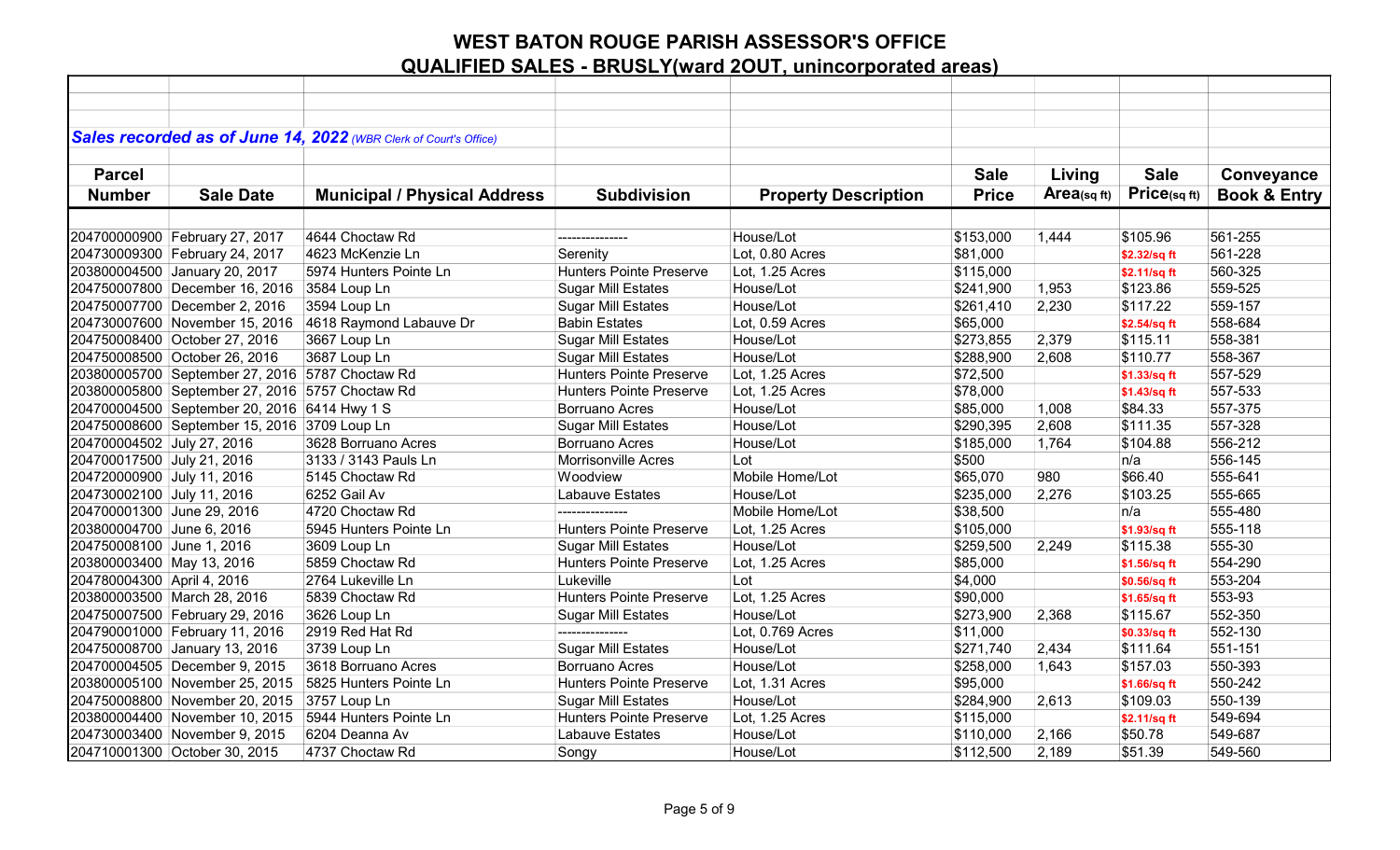|                             |                                                 | Sales recorded as of June 14, 2022 (WBR Clerk of Court's Office)     |                                |                                  |              |                         |               |                         |
|-----------------------------|-------------------------------------------------|----------------------------------------------------------------------|--------------------------------|----------------------------------|--------------|-------------------------|---------------|-------------------------|
| <b>Parcel</b>               |                                                 |                                                                      |                                |                                  | <b>Sale</b>  |                         | <b>Sale</b>   |                         |
|                             |                                                 |                                                                      |                                |                                  |              | Living                  |               | Conveyance              |
| <b>Number</b>               | <b>Sale Date</b>                                | <b>Municipal / Physical Address</b>                                  | <b>Subdivision</b>             | <b>Property Description</b>      | <b>Price</b> | Area <sub>(sq ft)</sub> | Price(sqft)   | <b>Book &amp; Entry</b> |
|                             |                                                 |                                                                      |                                |                                  |              |                         |               |                         |
|                             | 203800005000 October 1, 2015                    | 5855 Hunters Pointe Ln                                               | <b>Hunters Pointe Preserve</b> | Lot, 1.31 Acres                  | \$95,000     |                         | \$1.66/sq ft  | 549-48                  |
|                             | 204740000901 October 1, 2015                    | 4159 Choctaw Rd                                                      | Songy                          | House/Lot                        | \$185,000    | 1,666                   | \$111.04      | 549-114                 |
|                             |                                                 | 203800003900 September 30, 2015 5790 / 5822 / 5852 Hunters Pointe Ln | <b>Hunters Pointe Preserve</b> | Lots(3), 3.84 Acres              | \$270,000    |                         | \$1.61/sq ft  | 548-697                 |
|                             |                                                 | 203800004300 September 28, 2015 5914 Hunters Pointe Ln               | <b>Hunters Pointe Preserve</b> | Lot, 1.28 Acres                  | \$85,000     |                         | \$1.52/sq ft  | 548-652                 |
|                             | 204750008300 September 18, 2015 3647 Loup Ln    |                                                                      | <b>Sugar Mill Estates</b>      | House/Lot                        | \$286,900    | 2,522                   | \$113.76      | 548-511                 |
|                             | 203800005800 September 11, 2015 5757 Choctaw Rd |                                                                      | <b>Hunters Pointe Preserve</b> | Lot, 1.25 Acres                  | \$75,000     |                         | n/a           | 548-431                 |
|                             | 204750007600 September 10, 2015 3606 Loup Ln    |                                                                      | <b>Sugar Mill Estates</b>      | House/Lot                        | \$269,900    | 2,387                   | \$113.07      | 548-353                 |
|                             | 203800005600 September 3, 2015                  | 5819 Choctaw Rd                                                      | <b>Hunters Pointe Preserve</b> | Lot, 1.24 Acres                  | \$95,000     |                         | \$1.76/sq ft  | 548-205                 |
|                             | 203800002800 August 19, 2015                    | 5879 Choctaw Rd                                                      | <b>Hunters Pointe Preserve</b> | Lot, 1.25 Acres                  | \$80,000     |                         | \$1.47/sq ft  | 547-608                 |
| 204750009200 July 2, 2015   |                                                 | 3829 Loup Ln                                                         | <b>Sugar Mill Estates</b>      | House/Lot                        | \$288,880    | 2,617                   | \$110.39      | 546-544                 |
| 204750007400 July 1, 2015   |                                                 | 3646 Loup Ln                                                         | <b>Sugar Mill Estates</b>      | House/Lot                        | \$261,900    | 2,218                   | \$118.08      | 546-501                 |
| 204700017700 June 11, 2015  |                                                 | 6450 Bertha Av                                                       | <b>Sky View Acres</b>          | House/Lot                        | \$314,999    | 3,484                   | \$90.41       | 546-135                 |
| 203800003600 June 8, 2015   |                                                 | 5700 Hunters Pointe Ln                                               | <b>Hunters Pointe Preserve</b> | Lot, 1.31 Acres                  | \$75,000     |                         | \$1.31/sq ft  | 546-90                  |
| 203800004200 May 28, 2015   |                                                 | 5882 Hunters Pointe Ln                                               | <b>Hunters Pointe Preserve</b> | Lot, 1.31 Acres                  | \$90,000     |                         | \$1.58/sq ft  | 545-626                 |
| 204770000400 May 14, 2015   |                                                 | 6448 Hwy 1 S                                                         | ---------------                | House/Lot                        | \$270,000    | 2,002                   | \$134.87      | 545-197                 |
| 204770000700 May 6, 2015    |                                                 | 3342 Red Hat Rd                                                      |                                | 14.8 Acres                       | \$300,000    |                         | \$20.270/acre | 545-62                  |
| 203800005000 May 6, 2015    |                                                 | 5855 / 5763 / 5733 Hunters Pointe Ln                                 | <b>Hunters Pointe Preserve</b> | Lots(3), 3.85 Acres              | \$270,000    |                         | \$1.61/sq ft  | 545-92                  |
| 203800003700 May 6, 2015    |                                                 | 5730 Hunters Pointe Ln                                               | <b>Hunters Pointe Preserve</b> | Lot, 1.29 Acres                  | \$90,000     |                         | \$1.60/sq ft  | 545-95                  |
| 204780007100 May 5, 2015    |                                                 | 2773 Lukeville Ln                                                    | Lukeville                      | House/Lot                        | \$23,000     |                         | n/a           | 545-18                  |
| 203800004800 May 1, 2015    |                                                 | 5915 Hunters Pointe Ln                                               | <b>Hunters Pointe Preserve</b> | Lot, 1.31 Acres                  | \$95,000     |                         | \$1.66/sq ft  | 544-651                 |
| 203800003800 May 1, 2015    |                                                 | 5760 Hunters Pointe Ln                                               | <b>Hunters Pointe Preserve</b> | Lot, 1.31 Acres                  | \$95,000     |                         | \$1.66/sq ft  | 544-682                 |
| 203800005200 May 1, 2015    |                                                 | 5793 Hunters Pointe Ln                                               | <b>Hunters Pointe Preserve</b> | Lot, 1.31 Acres                  | \$80,000     |                         | \$1.40/sq ft  | 544-686                 |
| 203800005500 May 1, 2015    |                                                 | 5703 Hunters Pointe Ln                                               | <b>Hunters Pointe Preserve</b> | Lot, 1.31 Acres                  | \$90,000     |                         | \$1.58/sq ft  | 544-690                 |
| 204750006600 April 24, 2015 |                                                 | 3810 Loup Ln                                                         | <b>Sugar Mill Estates</b>      | House/Lot                        | \$288,880    | 2,612                   | \$110.60      | 544-541                 |
| 204720002500 April 21, 2015 |                                                 | 5268 Choctaw Rd                                                      | ---------------                | 0.375 Acres                      | \$30,000     |                         | n/a           | 544-294                 |
| 204790004000 April 21, 2015 |                                                 | 3113 / 3131 / 3145 Pauls Ln                                          | ---------------                | 16 Unit Apt. Complex, 0.60 Acres | \$595,000    |                         | \$37,187/unit | 544-308                 |
| 203800004900 April 17, 2015 |                                                 | 5885 Hunters Pointe Ln                                               | <b>Hunters Pointe Preserve</b> | Lot, 1.31 Acres                  | \$90,000     |                         | \$1.58/sq ft  | 544-259                 |
| 204750008900 April 10, 2015 |                                                 | 3777 Loup Ln                                                         | <b>Sugar Mill Estates</b>      | House/Lot                        | \$245,750    | 2,022                   | \$121.54      | 544-18                  |
| 204750009400 April 6, 2015  |                                                 | 3849 Loup Ln                                                         | <b>Sugar Mill Estates</b>      | House/Lot                        | \$282,900    | 2,606                   | \$108.56      | 543-640                 |
| 204750006900 April 1, 2015  |                                                 | 3758 Loup Ln                                                         | <b>Sugar Mill Estates</b>      | House/Lot                        | \$282,900    | 2,603                   | \$108.68      | 543-581                 |
| 204750006500 April 1, 2015  |                                                 | 3830 Loup Ln                                                         | <b>Sugar Mill Estates</b>      | House/Lot                        | \$258,410    | 2,210                   | \$116.93      | 543-585                 |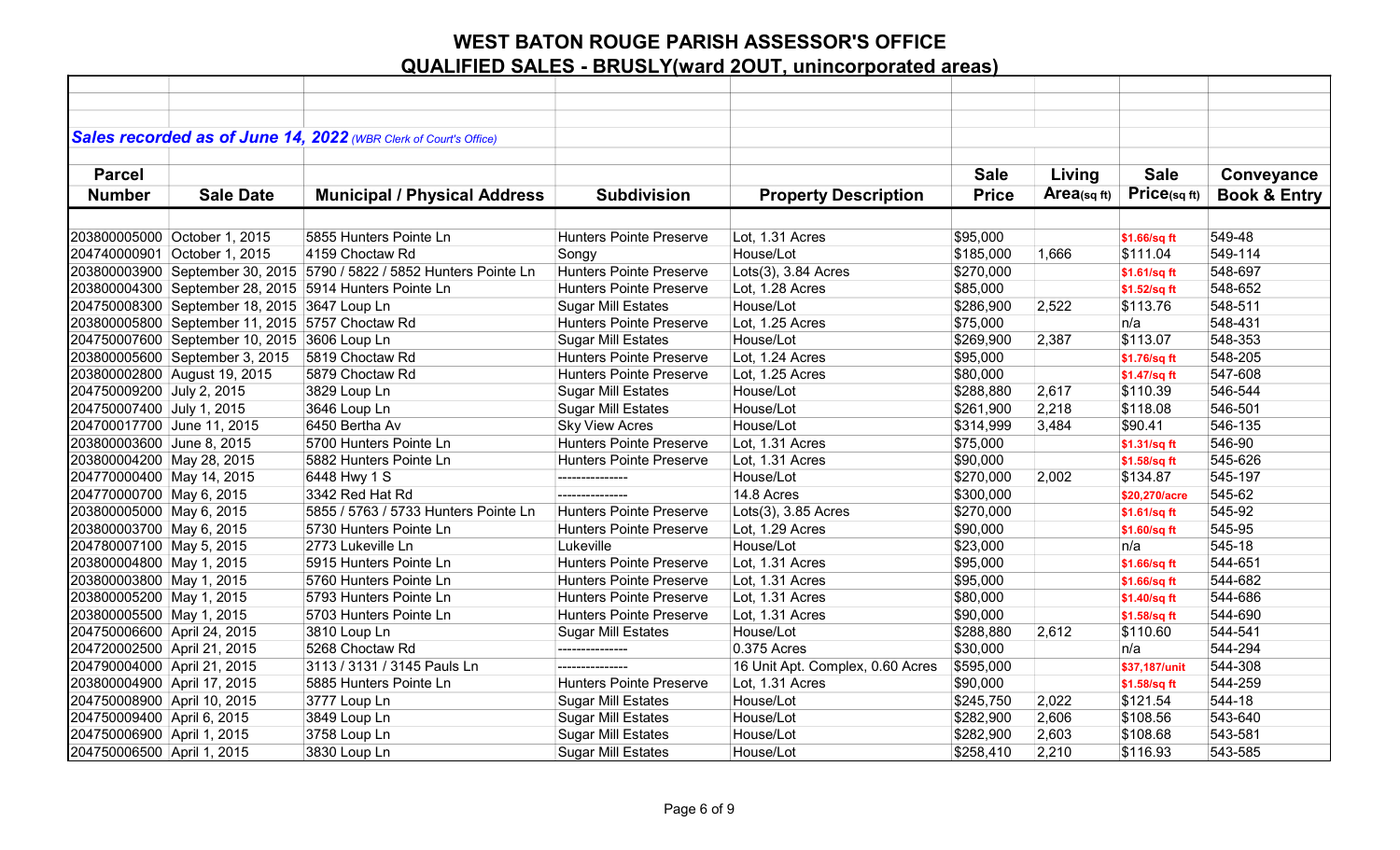|                             |                                 | Sales recorded as of June 14, 2022 (WBR Clerk of Court's Office) |                           |                             |              |            |               |                         |
|-----------------------------|---------------------------------|------------------------------------------------------------------|---------------------------|-----------------------------|--------------|------------|---------------|-------------------------|
|                             |                                 |                                                                  |                           |                             |              |            |               |                         |
| <b>Parcel</b>               |                                 |                                                                  |                           |                             | <b>Sale</b>  | Living     | <b>Sale</b>   | Conveyance              |
|                             |                                 |                                                                  |                           |                             |              | Area(sqft) | Price(sq ft)  |                         |
| <b>Number</b>               | <b>Sale Date</b>                | <b>Municipal / Physical Address</b>                              | <b>Subdivision</b>        | <b>Property Description</b> | <b>Price</b> |            |               | <b>Book &amp; Entry</b> |
|                             |                                 |                                                                  |                           |                             |              |            |               |                         |
| 204750007300 April 1, 2015  |                                 | 3666 Loup Ln                                                     | <b>Sugar Mill Estates</b> | House/Lot                   | \$249,900    | 2,150      | \$116.23      | 543-596                 |
|                             | 204700004500 March 24, 2015     | 6414 Hwy 1 S                                                     | <b>Borruano Acres</b>     | House/Lot                   | \$75,000     | 1,008      | \$74.40       | 543-456                 |
| 204750007100 March 9, 2015  |                                 | 3718 Loup Ln                                                     | <b>Sugar Mill Estates</b> | House/Lot                   | \$255,900    | 2,210      | \$115.79      | 543-214                 |
| 204730009300 March 3, 2015  |                                 | 4623 McKenzie Ln                                                 | Serenity                  | Lot, 0.8 Acres              | \$73,000     |            | \$2.10/sq ft  | 543-75                  |
|                             | 204750007200 February 20, 2015  | 3686 Loup Ln                                                     | <b>Sugar Mill Estates</b> | House/Lot                   | \$282,900    | 2,612      | \$108.31      | 542-551                 |
|                             | 202900000200 January 30, 2015   |                                                                  |                           | 1,171 Acres, Timberland     | \$2,182,600  |            | \$1,864/acre  | 542-273                 |
|                             | 204750006800 January 9, 2015    | 3778 Loup Ln                                                     | <b>Sugar Mill Estates</b> | House/Lot                   | \$261,900    | 2,263      | \$115.73      | 541-650                 |
|                             | 204750006700 December 23, 2014  | 3798 Loup Ln                                                     | <b>Sugar Mill Estates</b> | House/Lot                   | \$282,900    | 2,611      | \$108.35      | 541-442                 |
|                             | 204750007000 December 15, 2014  | 3738 Loup Ln                                                     | <b>Sugar Mill Estates</b> | House/Lot                   | \$282,900    | 2,600      | \$108.81      | 541-290                 |
|                             | 204730005800 October 15, 2014   | 4923 Michelle Av                                                 | ---------------           | Mobile Home/Lot             | \$60,000     | 1,960      | \$30.61       | 540-21                  |
|                             | 204750009300 October 7, 2014    | 3839 Loup Ln                                                     | <b>Sugar Mill Estates</b> | House/Lot                   | \$286,865    | 2,602      | \$110.25      | 539-486                 |
|                             | 204750009100 October 6, 2014    | 3819 Loup Ln                                                     | <b>Sugar Mill Estates</b> | House/Lot                   | \$259,850    | 2,232      | \$116.42      | 539-441                 |
|                             | 204700003000 September 12, 2014 | 5050 Raymond Labauve Dr                                          |                           | House/4.75 Acres            | \$395,000    | 3,199      | \$123.48      | 539-129                 |
|                             | 204730004000 September 5, 2014  | 6264 Deanna Av                                                   | Labauve Estates           | House/Lot                   | \$174,000    | 1,709      | \$101.81      | 538-626                 |
|                             | 204730009300 September 2, 2014  | 4623 McKenzie Ln                                                 | Serenity                  | Lot                         | \$73,000     |            | n/a           | 538-526                 |
|                             | 204750006400 September 2, 2014  | 3840 Loup Ln                                                     | <b>Sugar Mill Estates</b> | House/Lot                   | \$243,900    | 1,976      | \$123.43      | 538-559                 |
| 204760001300 July 16, 2014  |                                 | 3446 Lukeville Ln                                                | Lukeville                 | House/Lot                   | \$25,000     | 1,116      | \$22.40       | 537-202                 |
| 204750005300 June 30, 2014  |                                 | 3850 Loup Ln                                                     | <b>Sugar Mill Estates</b> | House/Lot                   | \$255,900    | 2,184      | \$117.17      | 537-47                  |
| 203800003200 June 5, 2014   |                                 | <b>Corral Alley</b>                                              | <b>Corral Acres</b>       | Lot, 1.41 Acres             | \$45,000     |            | \$31,915/acre | 536-263                 |
| 203800002900 May 30, 2014   |                                 | Choctaw Rd                                                       | <b>Corral Acres</b>       | Lot, 2.256 Acres            | \$80,000     |            | \$35,460/acre | 536-158                 |
| 203800003300 May 30, 2014   |                                 | <b>Corral Alley</b>                                              | <b>Corral Acres</b>       | Lots(3), 4.23 Acres         | \$135,000    |            | \$31,915/acre | 536-161                 |
| 203800003600 May 30, 2014   |                                 | <b>Corral Alley</b>                                              | <b>Corral Acres</b>       | Lot, 6.453 Acres            | \$30,000     |            | \$4,650/acre  | 536-161                 |
| 203800003100 May 30, 2014   |                                 | <b>Corral Alley</b>                                              | <b>Corral Acres</b>       | Lot, 1.41 Acres             | \$45,000     |            | \$31,915/acre | 536-161                 |
| 204780006500 May 27, 2014   |                                 | 2713 Lukeville Ln                                                | Lukeville                 | Lot                         | \$35,000     |            | n/a           | 535-647                 |
| 204730005300 May 9, 2014    |                                 | 6219 Deanna Av                                                   | Labauve Estates           | House/Lot                   | \$163,500    | 1,522      | \$107.42      | 535-408                 |
| 204750007300 May 5, 2014    |                                 | 3666 Loup Ln                                                     | <b>Sugar Mill Estates</b> | Lots $(12)$                 | \$564,000    |            | n/a           | 535-278                 |
| 204780002900 April 25, 2014 |                                 | 2646 Billups Ln                                                  |                           | Lot                         | \$20,000     |            | n/a           | 535-78                  |
|                             | 204710001200 March 26, 2014     | 4717 Choctaw Rd                                                  | Songy                     | House/Lot                   | \$159,000    | 1,556      | \$102.19      | 533-199                 |
|                             | 204730002800 February 18, 2014  | 6255 Gail Av                                                     | <b>Labauve Estates</b>    | House/Lot                   | \$169,000    | 1,596      | \$105.89      | 532-38                  |
|                             | 204710000800 February 3, 2014   | 4615 Choctaw Rd                                                  | Songy                     | Lot                         | \$34,121     |            | n/a           | 531-398                 |
|                             | 204770000600 January 30, 2014   | 6311 Hwy 1 S(Fred's Super Dollar)                                | ---------------           | Comm'l Bldg/Lot             | \$2,332,400  |            |               | 531-293                 |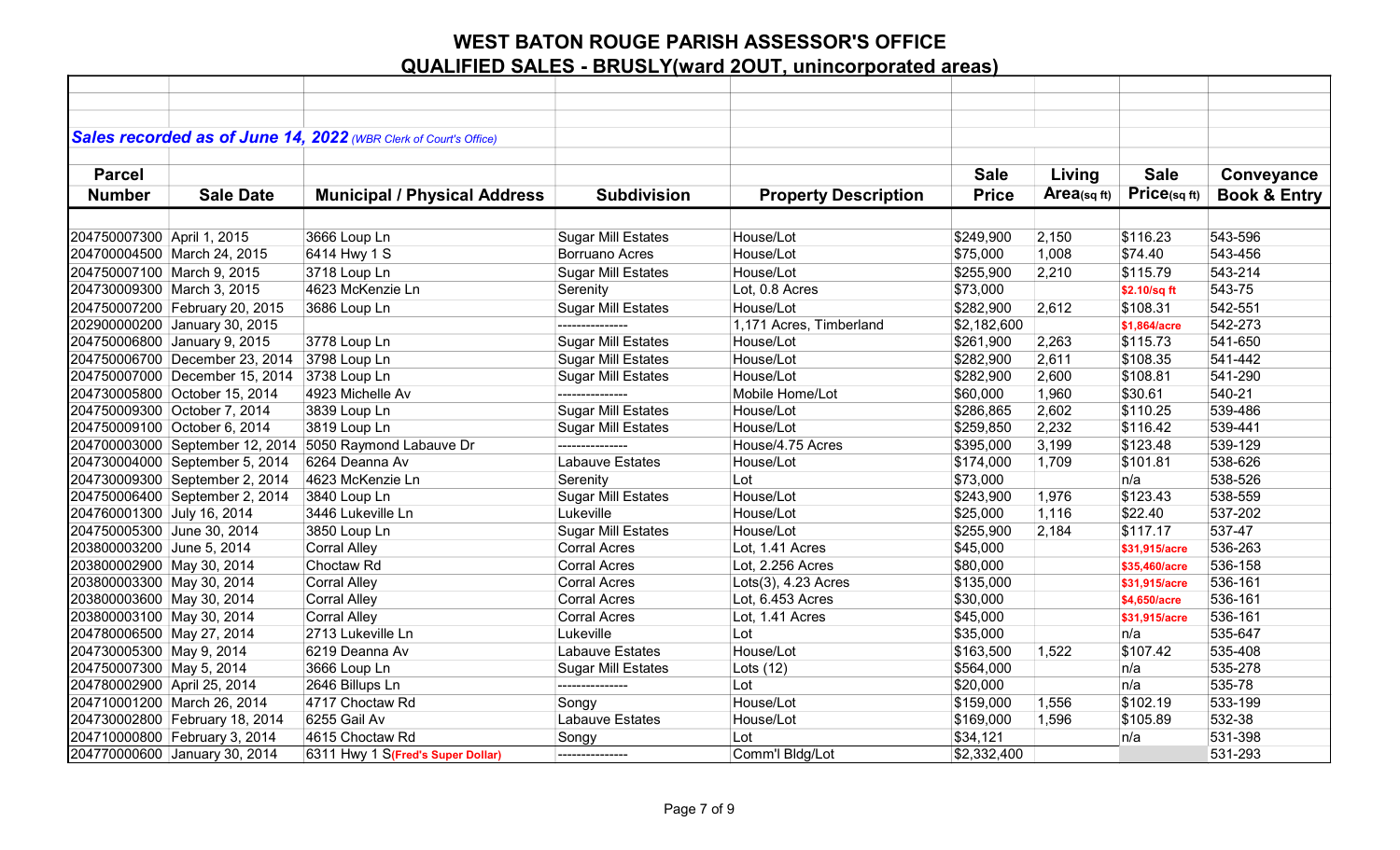|                             |                                                 | Sales recorded as of June 14, 2022 (WBR Clerk of Court's Office) |                           |                             |              |                |               |                         |
|-----------------------------|-------------------------------------------------|------------------------------------------------------------------|---------------------------|-----------------------------|--------------|----------------|---------------|-------------------------|
|                             |                                                 |                                                                  |                           |                             |              |                |               |                         |
| <b>Parcel</b>               |                                                 |                                                                  |                           |                             | <b>Sale</b>  | Living         | <b>Sale</b>   | Conveyance              |
| <b>Number</b>               | <b>Sale Date</b>                                | <b>Municipal / Physical Address</b>                              | <b>Subdivision</b>        | <b>Property Description</b> | <b>Price</b> | $Area$ (sq ft) | Price(sqft)   | <b>Book &amp; Entry</b> |
|                             |                                                 |                                                                  |                           |                             |              |                |               |                         |
|                             | 204750006800 December 30, 2013                  | Loup Ln                                                          | <b>Sugar Mill Estates</b> | Lots(10)                    | \$470,000    |                | \$47,000/lot  | 529-549                 |
|                             | 204730001800 December 13, 2013                  | 6222 Gail Av                                                     | Labauve Estates           | House/Lot                   | \$159,000    | 1,522          | \$104.47      | 529-236                 |
|                             | 204710000800 December 9, 2013                   | 4615 Choctaw Rd                                                  | Songy                     | House/Lot                   | \$120,833    | 2,023          | \$59.73       | 529-122                 |
|                             | 204770000700 September 26, 2013 3342 Red Hat Rd |                                                                  |                           | 14.8 Acres                  | \$300,000    |                | \$20,270/acre | 527-415                 |
|                             | 204750005300 September 6, 2013                  | Loup Ln                                                          | <b>Sugar Mill Estates</b> | Lots(10)                    | \$470,000    |                | \$47,000/lot  | 526-698                 |
|                             | 204720001400 August 28, 2013                    | 5277 Choctaw Rd                                                  | Woodview                  | Apt Complex (5 units)       | \$185,000    |                | n/a           | 526-527                 |
|                             | 203800002800 August 23, 2013                    | Choctaw Rd(Due W of WestSide GC)                                 | ---------------           | 65.0 Acres(m/l), Ag Land    | \$322,322    |                | \$4,960/acre  | 526-480                 |
| 204770000600 June 5, 2013   |                                                 | 6311 Hwy 1 S(Fred's Super Dollar)                                | ---------------           | 2.46 Acres                  | \$444,000    |                | \$4.14/sq ft  | 524-634                 |
| 204780007500 April 17, 2013 |                                                 | 2827 Lukeville Ln                                                | Lukeville                 | 0.34 Acres                  | \$25,000     |                | n/a           | 523-32                  |
|                             | 204730009200 March 28, 2013                     | 4613 McKenzie Ln                                                 | Serenity                  | 0.803 Acres                 | \$75,000     |                | \$2.14/sq ft  | 522-471                 |
|                             | 204730002100 December 26, 2012                  | 6252 Gail Av                                                     | Labauve Estates           | House/Lot                   | \$224,000    | 2,276          | \$98.42       | 520-82                  |
|                             | 204730009600 October 26, 2012                   | 4622 McKenzie Ln                                                 | Serenity                  | 0.655 Acres                 | \$58,000     |                | \$2.03/sq ft  | 518-432                 |
|                             | 204730005100 September 5, 2012                  | 6239 Deanna Av                                                   | Labauve Estates           | House/Lot                   | \$178,000    | 1,749          | \$101.77      | 516-684                 |
| 204730001800 March 9, 2012  |                                                 | 6222 Gail Av                                                     | Labauve Estates           | House/Lot                   | \$82,500     | 1,522          | \$54.20       | 510-484                 |
|                             | 204710001000 January 23, 2012                   | 4645 Choctaw Rd                                                  | Songy                     | House/Lot                   | \$120,000    | 1,096          | \$109.49      | 509-462                 |
|                             | 204740001000 January 3, 2012                    | 4153 Choctaw Rd                                                  | Songy                     | House/Lot                   | \$56,000     | 789            | \$70.98       | 509-127                 |
|                             | 204720001201 December 2, 2011                   | 5243 Choctaw Rd                                                  | Woodview                  | Mobile Home/Lot             | \$35,000     | 672            | \$52.08       | 508-309                 |
|                             | 204740002300 November 21, 2011                  | 4039 Choctaw Rd                                                  | ---------------           | Lot                         | \$69,000     |                | n/a           | 508-40                  |
|                             | 204760007400 November 14, 2011                  | 3131 Lukeville Ln                                                | Lukeville                 | House/Lot                   | \$29,000     | 823            | \$35.24       | 507-644                 |
|                             | 204700019100 October 14, 2011                   | 4489 Raymond Labauve Dr                                          | ---------------           | House/Lot                   | \$319,000    | 2,701          | \$118.10      | 506-663                 |
|                             | 204730009700 September 2, 2011                  | 4612 McKenzie Ln                                                 | Serenity                  | 0.613 Acres                 | \$64,400     |                | \$2.41/sq ft  | 505-610                 |
| 204700000800 August 8, 2011 |                                                 | 4636 Choctaw Rd                                                  |                           | House/Lot                   | \$70,000     | 824            | \$84.95       | 505-54                  |
| 204730003801 June 6, 2011   |                                                 | 6254 Deanna Av                                                   | Labauve Estates           | Lot                         | \$29,000     |                | n/a           | 503-544                 |
| 204730003800 June 1, 2011   |                                                 | 6244 Deanna Av                                                   | Labauve Estates           | House/Lot                   | \$165,500    | 1,658          | \$99.82       | 503-350                 |
| 204780002700 May 4, 2011    |                                                 | 2636 Billups Ln                                                  | ---------------           | Lot                         | \$20,000     |                | n/a           | 503-71                  |
|                             | 204730009700 January 7, 2011                    | 4612 McKenzie Ln                                                 | Serenity                  | 0.613 Acres                 | \$60,000     |                | \$2.25/sq ft  | 500-426                 |
|                             | 204780006700 January 4, 2011                    | 2733 Lukeville Ln                                                | Lukeville                 | Lot                         | \$10,000     |                | n/a           | 500-343                 |
|                             | 204760003000 January 4, 2011                    | 3113 Lukeville Ln                                                | Lukeville                 | Lot                         | \$10,000     |                | n/a           | 500-343                 |
|                             | 204720000400 November 12, 2010                  | 5063 Choctaw Rd                                                  | Woodview                  | Lot                         | \$40,000     |                | n/a           | 498-484                 |
| 204730007000 July 13, 2010  |                                                 | 4780 Raymond Labauve Dr                                          | <b>Babin Estates</b>      | House/Lot                   | \$220,000    | 2,082          | \$105.67      | 495-540                 |
| 204700012900 May 13, 2010   |                                                 | 3020 Louise Dr                                                   | Morrisonville Acres       | House/Lot                   | \$188,000    | 1,547          | \$121.53      | 494-109                 |